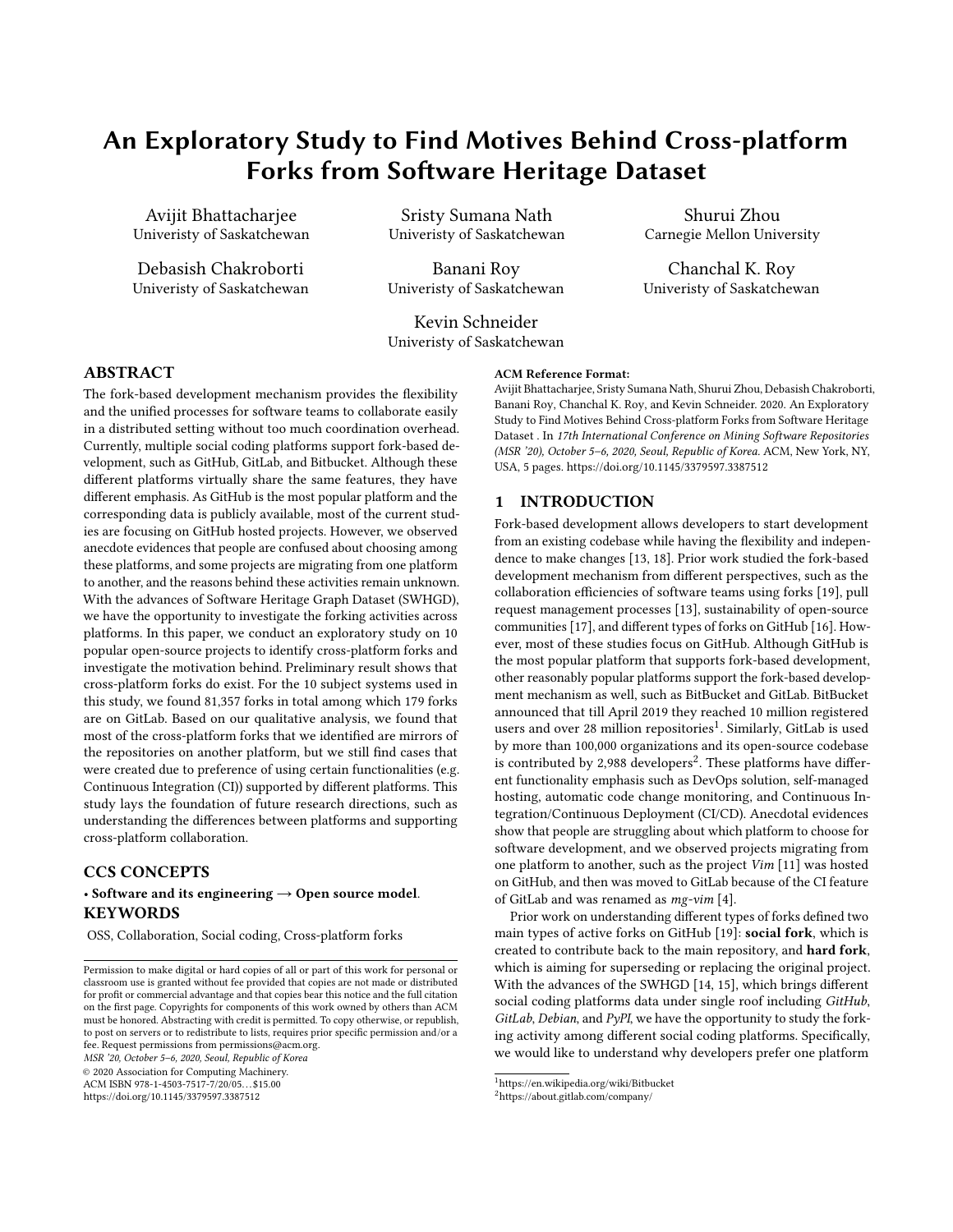over another, what are the features and limitations of platforms that drive the migration of code, and see if there is space of improvement to current fork-based development mechanism.

In a nutshell, this paper conducts an exploratory empirical study using mixed methods (qualitative and quantitative) on ten popular projects to address the following two research questions:

- RQ1. How often do cross-platform forks happen?
- RQ2. What are the motives behind cross-platform forks?

The contributions of this paper are as follows. (1) We conducted the first-ever empirical study on cross-platform forks, (2) we propose an algorithm that automatically detects cross-platform forks, and (3) we provide a foundation of future research directions towards finding active cross-platform forks automatically and tracking their activities.

# 2 RQ1: HOW OFTEN DO CROSS-PLATFORM FORKS HAPPEN?

We would like to understand the frequency of cross-platform forks. To achieve our goal, we designed a two-step quantitative study to automatically detect the cross-platform fork candidates. First, we tried to detect forks of a target origin from the SWHGD. Second, we filtered out the forks of different platforms to find cross-platform forks. From our preliminary analysis with 10 representative projects from GitHub, we found 179 cross-platform forks for our subject systems.

#### 2.1 Subject Systems and Data Collection

SWHGD. The origin table of the SWHGD [\[15\]](#page-4-9) contains URLs of the repositories crawled. After some time interval, URLs of the origin table are visited again to capture new updates. These visits to an origin URL is stored in the origin\_visit table. The snapshot table contains information about snapshots of an origin URL. Branches associated with each snapshot are stored in the snapshot\_branches table. The snapshot branch table stores the commits each branch of a snapshot points to. Finally, all commits of an origin URL are stored in the revision table which contains information about individual commits (i.e. author, committer, date, and message).

Sampled dataset. We randomly selected 10 projects on GitHub with a different number of forks using GHTorrent [\[12\]](#page-4-10). To not bias our analysis by practices applied by the largest or by many small projects, we sampled 5 very frequently forked projects and 5 moderately forked projects, as shown in Table [1.](#page-1-0)

Experiment setup. We downloaded the full version of Software Heritage Dataset $^3$  $^3$  in a VM with 24-core processor and 64GB RAM. The physical machine has dual Intel(R) Xeon(R) CPU E5-2680 v4 @ 2.40GHz CPUs, with a total of 28 cores (56 threads). We used a local PostgreSQL server to load the instance. During the indexing process, we omitted the unnecessary tables to save time. We used Python code to run SQL queries on the PostgreSQL instance using Sqlalchemy [\[8\]](#page-4-11) module. We uploaded the extracted data [\[3\]](#page-4-12) and used Python program [\[6\]](#page-4-13) to Zendoo.

<span id="page-1-5"></span>

| No             | URL                        | Name               | No. of Forks  | No. of forks | Time(Hr)         |
|----------------|----------------------------|--------------------|---------------|--------------|------------------|
|                | (https://github.com)       |                    | (From GitHub) | (From SWHGD) |                  |
| $\overline{1}$ | /sloria/TextBlob           | TextBlob           | 903           | 513          | 27min            |
| 2              | /explosion/spaCy           | spaCv              | 2700          | 756          | 45min            |
| 3              | /flutter/flutter           | Flutter            | 1080          | 483          | 8hr 7min         |
| $\overline{4}$ | /vim/vim                   | Vim                | 2600          | 1339         | 12 <sup>hr</sup> |
| 5              | /neovim/neovim             | Neovim             | 2600          | 2284         | 5hr 15min        |
| 6              | /bitcoin/bitcoin           | <b>Bitcoin</b>     | 25000         | 10228        | 29hr 17min       |
| $\overline{7}$ | /scikit-learn/scikit-learn | scikit-learn       | 19000         | 10551        | 10h 33min        |
| 8              | /facebook/react-native     | <b>ReactNative</b> | 18800         | 11785        | 16hr 5min        |
| $\mathbf Q$    | /nodejs/node               | Node.js            | 16000         | 15510        | 30hr 12min       |
| 10             | /tensorflow/tensorflow     | TensorFlow         | 79400         | 27908        | 21hr 8min        |

<span id="page-1-0"></span>Table 1: 10 subject systems with number of forks from the GitHub API, the SWHGD and time required to extract from the SWHGD

<span id="page-1-3"></span>

| Algorithm 1 SQL queries to retrieve forks of a target URL |  |  |  |
|-----------------------------------------------------------|--|--|--|
|                                                           |  |  |  |

- <span id="page-1-4"></span>1: select id as origin\_id from origin where url = :target\_url
- 2: select snapshot\_branch.target as interval\_commits from origin\_visit, snapshot\_branches, snapshot\_branch where snapshot\_branch.object\_id = snapshot\_branches.branch\_id and snapshot\_branches.snapshot\_id = origin\_visit.snapshot\_id and origin = :origin and status = 'full'
- <span id="page-1-7"></span><span id="page-1-6"></span>3: select distinct id as child\_commits from revision\_history where parent\_id =  $\text{ANY}$ :interval\_commits)
- 4: select url, snapshot\_branch.target as rev from origin, origin\_visit, snapshot\_branches, snapshot\_branch where origin.id = origin\_visit.origin and origin\_visit.snapshot\_id = snapshot\_branches.snapshot\_id and snapshot\_branches.branch\_id = snapshot\_branch.object\_id and snapshot\_branch.target = ANY(:interval commits + :child commits) and url  $!=$  :target\_url

#### 2.2 Research Method

As SWHGD uses a deduplication technique to avoid storage of the same snapshot for multiple forks, all the forks including the original repository points to the same snapshot which allows us to detect forks over multiple platforms. To achieve generalization, SWHGD only stores project-specific data (commit, directory, release, snapshot, branch), and skipped platform dependent data such as issues, pull requests, forks, and others. Therefore, in order to detect forks, we need to rely on the comparison of commit history information and corresponding platform URL to find the cross-platform fork candidates. Specifically, we detect cross-platform forks by analyzing the following tables from the SWHGD: origin, origin\_visit, snapshot\_branches, and snapshot\_branch<sup>[4](#page-1-2)</sup>.

Step 1: Finding forks from commit information. As shown in Algorithm [1,](#page-1-3) we detected forks of a repository from the SWHGD step by step. In [\(1\)](#page-1-4), id of the target origin URL is retrieved. In [\(2\)](#page-1-5), we extracted interval commits (last commit of each branch during a snapshot stored in *snapshot* branch table) of an origin URL by joining origin\_visit, snapshot\_branches, snapshot\_branch tables. [\(3\)](#page-1-6) is to find child commits of the origin interval commits by searching all commits in revision\_history table. Now, we need to map all the

<span id="page-1-1"></span><sup>3</sup>https://annex.softwareheritage.org/public/dataset/graph/latest/sql/

<span id="page-1-2"></span> ${}^{4}\mathrm{We}$  are aware of the method of combining both GHTorrent data and SWHGD data together to find forks, but there are inconsistencies that need more manual work to resolve, so in this study, we only focus on the SWHGD.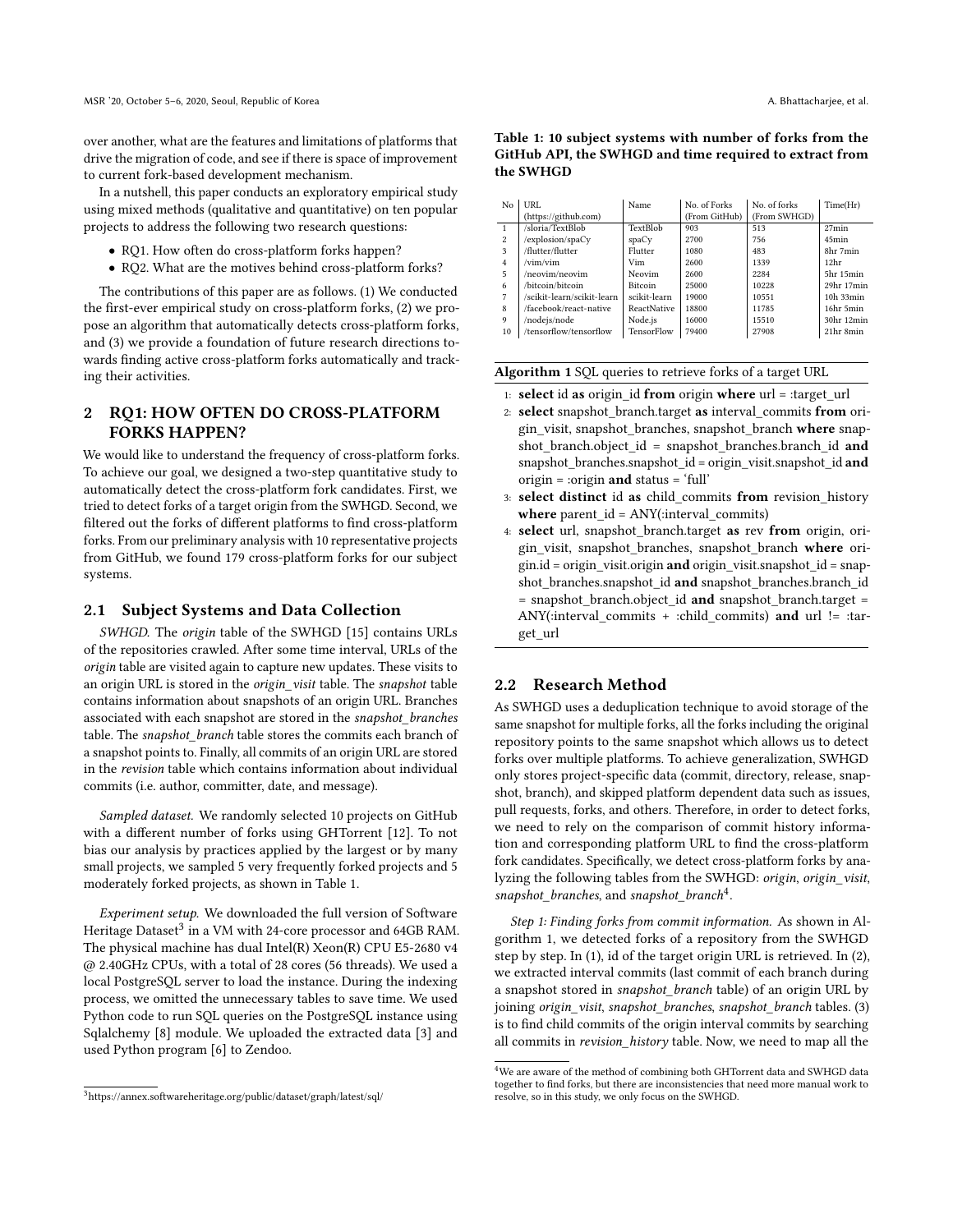<span id="page-2-1"></span>

Figure 1: Percentage of forks retrieved by our approach

commits to their corresponding URL so that we can get the forks for our target URL. Before going to [\(4\)](#page-1-7), we merged the interval commits and their child commits from [\(2\)](#page-1-5), [\(3\)](#page-1-6) into a target commit list. Finally, the query of [\(4\)](#page-1-7) is used to map target commits with their corresponding URL by joining origin, origin\_visit, snapshot branches, and snapshot branch tables where commits are in target commit list and URL is different from our target URL. For more details of the approach, we would recommend the interested readers to look into our code made available via Zendoo [\[6\]](#page-4-13). We only selected commits pointed by snapshot\_branch table to find forks. The reason behind this choice is when we select all commits of an origin URL, the query to map commits to their URL takes a long time which hinders our approach to investigate motives behind cross-platform forks. As the commit to URL map query of [\(4\)](#page-1-7) of Algorithm [1](#page-1-3) joins four large tables, the increase in number of commits increases the time required for the query. For example, when we tried to get forks for  $spaCy$  project using all the commits, we have found 802 forks which is a little bit more compared to the numbers reported in Table [1.](#page-1-0) However, the time taken for the algorithm is 12 hours where considering interval commits from the snapshot\_branch table takes 45 minutes to find 756 forks.

Step 2: Finding cross-platform forks. In the second step, we used the forks extracted from the previous step to detect forks of a project on different platforms. While extracting forks, we used the commit information to detect whether a repository is a fork of a target origin. Hence, we expect to get forks from platforms different than GitHub, as our subject systems are from GitHub. Therefore, we filtered out the forks where URL has https://github.com as a prefix of their URL. We reported the number of cross-platform forks in Figure [2.](#page-2-0)

#### 2.3 Findings

In Table [1,](#page-1-0) we presented URL of the repositories, with the number of forks collected from GitHub and our approach. We also reported

<span id="page-2-0"></span>

Figure 2: Forks detected from GitLab by our approach

time taken by our program to search forks from 88,290,221 repositories stored in the origin table of the SWHGD. In Figure [1,](#page-2-1) we plotted the percentage of forks we have been able to detect compared to the data from GitHub. We can see that for Node.js and Neovim our approach detected above 87% forks reported in GitHub. For TextBlob, Vim, scikit-learn, and ReactNative our approach detected approximately 56%-63% forks. For spaCy, Vim, Bitcoin and TensorFlow the percentage of forks is below 50%. As we only used interval commits stored in the snapshot\_branch table and their child commits from the revision\_history table, the number of detected forks depends on how many forks points to the interval commits and their child commits.

Figure [2](#page-2-0) plots the number of extracted forks from GitLab by our approach. For Bitcoin and Node.js library, we found 57 forks from GitLab which is the highest among all our subject systems. TensorFlow repository got the 2nd position among 10 subject systems by getting 23 forks from GitLab. ReactNative, scikit-learn and Vim got 12-13 forks from GitLab. Whereas  $\textit{spaCy}$ , TextBlob have no forks from GitLab. In the following section, we conducted a manual analysis to identify the motives behind the detected GitLab forks.

### 3 RQ2: WHAT ARE THE MOTIVES BEHIND CROSS-PLATFORM FORKS?

In 2018, when Microsoft acquisition of GitHub took place, GitLab reported a spike of importing GitHub projects to their platform [\[1\]](#page-4-14). As many open-source developers believe that Microsoft is not opensource friendly, the acquisition of GitHub might have motivated some of the developers to move their projects to GitLab. This is one of the motivations which caused cross-platform forks. Still, there might be other reasons for cross-platform forks. To better understand the motivation behind cross-platform forks, we conducted a qualitative study to find motives behind switching between platforms.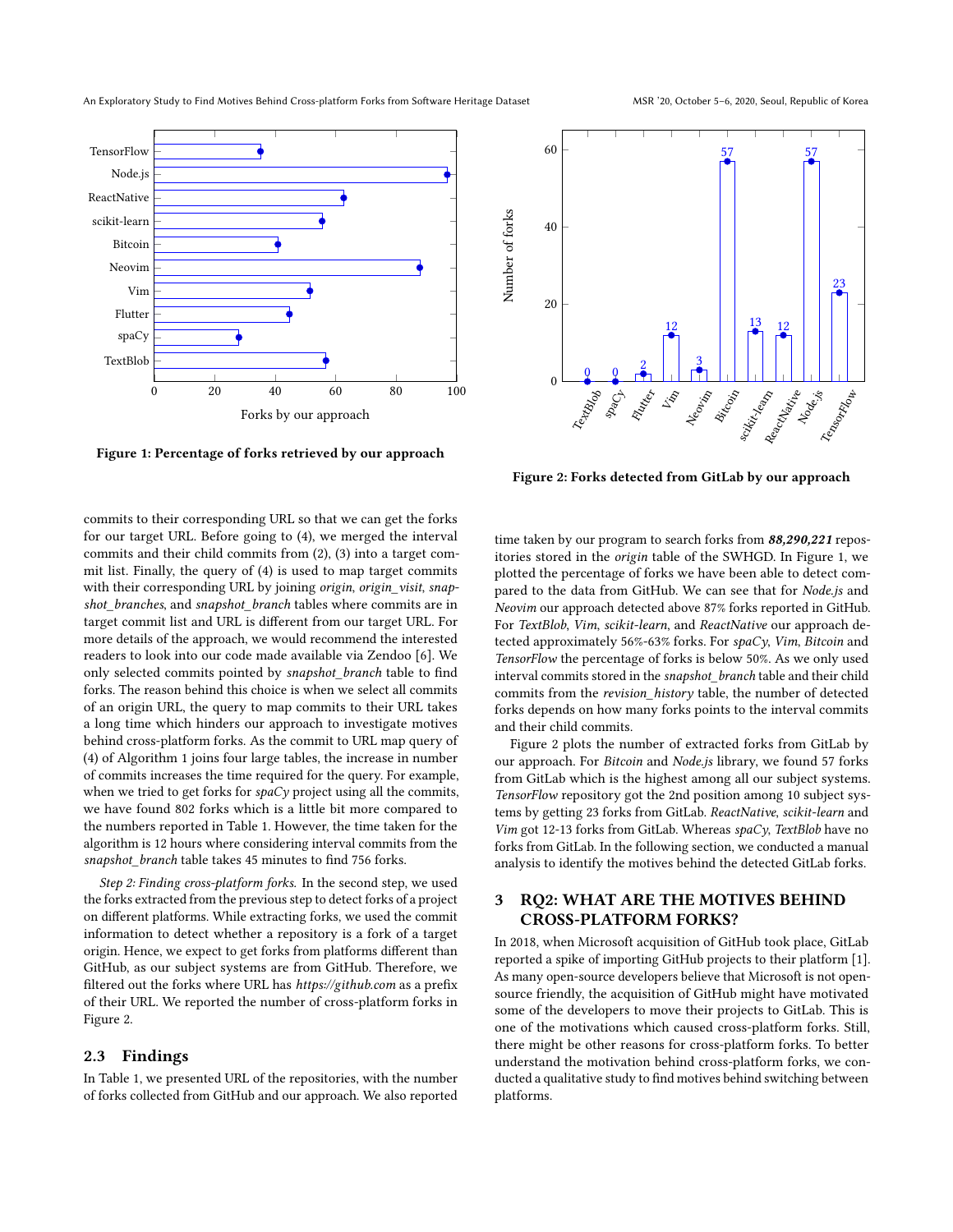#### 3.1 Research Method

To answer RQ2, two of the authors of this paper manually compared cross-platform forks with their origin repositories. For comparison between two repositories, title, description, commit history, and username of the fork owner are considered. To remove the subjectivity issue, two authors individually noted above-mentioned properties for studied 100 GitLab projects and their corresponding origin repositories. Later, a third author analyzed the notes and categorized them into five different categories which we described briefly below with examples.

#### 3.2 Findings

We randomly sampled 100 cross-platform fork candidates and manually analyzed the corresponding information. We classified the forks in five categories based on their activity history.

3.2.1 Forks created using mirroring feature. During our manual analysis, we found that most of the forks are created using the mirror feature of GitLab. The mirror feature in GitLab crawls the original GitHub repository every five minutes to keep the forked repository in sync. For example, when we investigated cross-platform forks for Bitcoin [\[2\]](#page-4-15), we find a project SeppPenner/bitcoin [\[7\]](#page-4-16) in Git-Lab where the description section mentions the project is a mirror of the original Bitcoin project. Also, it mentions that the project was updated 17 minutes ago which means GitLab was crawling it with some time interval. Later, we found from GitLab documentation<sup>[5](#page-3-0)</sup> that their mirror can be used to push or pull from or to a remote repository which is automatically updated in 5-minute intervals. This feature is a key for a significant number of cross-platform forks.

3.2.2 Forks owner are also a contributor of the original project. Some cross-platform forks are owned by one of the contributors of the original repository and the last commit in the cross-platform fork belongs to the origin repository, whose committer is the fork owner. We verified that this commit belongs to the same person by comparing the usernames in GitHub and GitLab. For example, we found a project vectorci/tensorflow [\[10\]](#page-4-17) which is a cross-platform fork of tensorflow/tensorflow [\[9\]](#page-4-18) on GitHub, where the owner is vectori, who is also the committer of the last commit in GitLab which belongs to the original project. We found the account under username vectori does not exist anymore in GitHub. We suspect that the developer might want to leave Github and make GitLab as their new version control hosting platform. Therefore, to preserve their contribution to the main TensorFlow repository, the developer forked it to GitLab.

3.2.3 Forks of which title renamed after forking. Another kind of cross-platform forks has a different name compared to the original project. During our manual analysis, we came across these kind of forks. For example, we found a repository on GitLab named onyx-gameboost [\[5\]](#page-4-19) in description section of which says "Onyx" GameBoost Dev Repo". From the SWHGD we detected this repository as a cross-platform fork of the TensorFlow [\[9\]](#page-4-18) repository, as all the commits in the GitLab copy are originated from the original TensorFlow repository. From observing this type of cross-platform

<span id="page-3-0"></span><sup>5</sup>https://docs.gitlab.com/ee/user/project/repository/repository\_mirroring.html

forks, we can possibly conclude that some forks are created and renamed for some purpose. Later, developers did not go through their intentions.

3.2.4 Forks intended for an individual copy. We found almost 70% of the cross-platform forks are just merely for having a copy in different social coding platform accounts of the developers. As different social coding platforms provide different facilities, developers prefer to have copies of their own in different platforms for the projects they are interested in. All the cross-platform forks we found are one to four years older and they are inactive. Therefore, we can safely conclude that they are for keeping an individual copy.

3.2.5 Forks intended to continue development with another social coding platform. From our analysis, we managed to retrieve one worth mentioning example. We found a repository named mg- $\lim$  [\[4\]](#page-4-7) on GitLab which is a cross-platform fork of original  $\lim$  [\[11\]](#page-4-6) repository. We found a commit which is absent in the original repository. From investigating the commit, we detected that it was due to adding CI/CD support provided by GitLab for the repository. Additionally, we studied about CI/CD support provided by different social coding platforms<sup>[6](#page-3-1)</sup>. GitLab offers free CI/CD support developed by them. On the contrary, GitHub allows third-party CI/CD tools to be integrated on their platform but does not provide any support themselves when the fork created, although recently Github Actions started supporting free CI/CD for public repositories. Further investigation and interviews with the developers can reveal more concrete reasons over cross-platform forks.

#### 4 THREATS TO VALIDITY

One might question the generality of our findings since we only used 10 projects from GitHub. In order to at least partially mitigate this issue, we carefully chose projects of diverse varieties and thus our findings could be generalizable to some extent. Of course analyzing more data might provide more insights for forking. However, by manually investigating the sampled projects, we reach the saturation and the findings already seem interesting and important.

#### 5 CONCLUSION AND FUTURE WORK

To sum up, we conducted a mixed-method study (quantitative and qualitative) to identify cross-platform forks using the SWHGD. For our experiment, we started with 10 popular GitHub repositories and then detected their forks among all the platforms. Based on our qualitative analysis, we reported five types of cross-platform fork scenarios with concrete examples. In future, we plan to conduct a large scale analysis along with interviews with the developers to understand the pros and cons of different platforms, help stakeholders to make deliberate decisions on choosing code hosting platforms, and help platform providers to better facilitate social coding activities. Another research direction could be designing methods to track activities among cross-platform forks and generate a larger overview for cross-platform forks as a whole along with the idea proposed by Zhou et al. [\[18\]](#page-4-2).

Acknowledgments: This work is supported in part by the Canada First Research Excellence Fund (CFREF) under the Global Institute for Water Security (GIWS).

<span id="page-3-1"></span><sup>6</sup>https://usersnap.com/blog/gitlab-github/